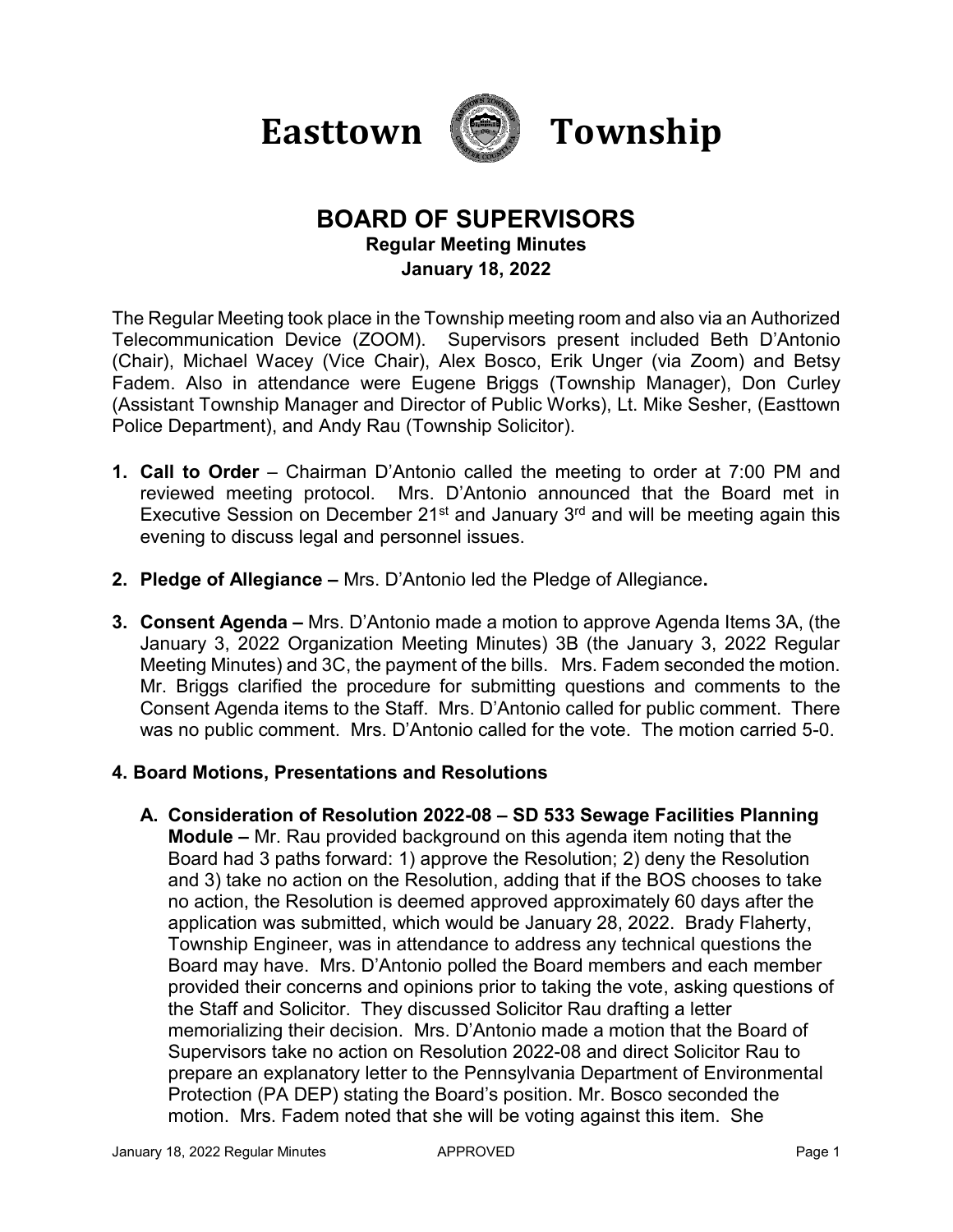explained by not taking action, the Resolution is deemed approved and she would be in favor of an actual approval as her opinion is that the Applicant met all conditions for approval. Mrs. D'Antonio called for public comment. Joan Bergquist, 217 Devon Boulevard, commented on the project. Marc Heppe, 506 Newtown Road, read a prepared statement on this action. Michael DeFlavia, 125 Bartholomew Road, commented on Mr. Heppe's comment and the BOS action. George Broseman, representing the Applicant, commented on the vote, costs and the process. Mr. Wacey commented on Mr. Broseman's statement. Mrs. D'Antonio called for the vote. The motion carried 3-2 with Mrs. Fadem and Mr. Wacey voting nay.

- **B. Consideration of ZHB 634 – 219 Lancaster Avenue – Riparian Buffer Zone** The Applicants were in attendance to present the plan which proposes to demolish the existing building and utilize the property for motor vehicle storage associated with the adjacent Maserati of the Main Line auto dealership. The Applicant is appealing the Zoning Officer's interpretation of Sections 274-18.A and 18.B of the Natural Resources Protection Ordinance and requests a variance to not provide the riparian buffer. At the January  $4<sup>th</sup>$  Planning Commission Meeting, the PC did not oppose the variance request. The Board discussed the plan and asked questions of the Applicant and the Staff. Mrs. D'Antonio called for a motion. Mrs. Fadem made a motion that the Board of Supervisors not oppose the variance request. The BOS discussed the importance of supporting the Zoning Officer and how to avoid this situation in the future. Mr. Rau amended the motion to include that the Board supports the Zoning Officer's plain language reading of the ordinance. Mrs. Fadem made the amended motion. Mr. Wacey seconded the amended motion. Mrs. D'Antonio called for public comment. Margaret Dalesandro, 610 Clovelly Lane, commented on the Army Corps. Of Engineers' determination. Mrs. D'Antonio called for the vote. The motion carried 5-0. Mr. Rau confirmed he would send the written letter to the Zoning Hearing Board.
- **B. Consideration of Resolution 2022-09 Extending Temporary Outdoor Restaurant, Business, Retail, and Commercial Activities** – Mr. Rau summarized the revised Resolution noting it proposes allowing outdoor activities through June 21, 2022. The BOS discussed extending this allowance through the end of the year or possibly making it a permanent change. Mr. Briggs noted the Township has received no complaints on allowing outdoor activity and received some positive feedback from a local business. Lt. Sesher noted the Police have not received any complaints. Mrs. D'Antonio explained that the Township worked with Ms. Ballard, of the Berwyn Business Association, to make sure businesses are aware of this activity and that it is working for them. Mrs. D'Antonio made a motion to approve Resolution 2022-09 Extending Temporary Outdoor Restaurant, Business, Retail and Commercial activities from January 19, 2022 through September 20, 2022. Mrs. Fadem seconded the motion. Mrs. D'Antonio called for public comment. There was no public comment. Mrs. D'Antonio called for the vote. The motion carried 5-0.
- **C. Consideration of a Petition to Intervene on AQUA's Application to Acquire the Willistown Township Sewer System** – Mr. Curley summarized this agenda item and the Board asked questions of Mr. Curley and Mr. Rau. The consensus of the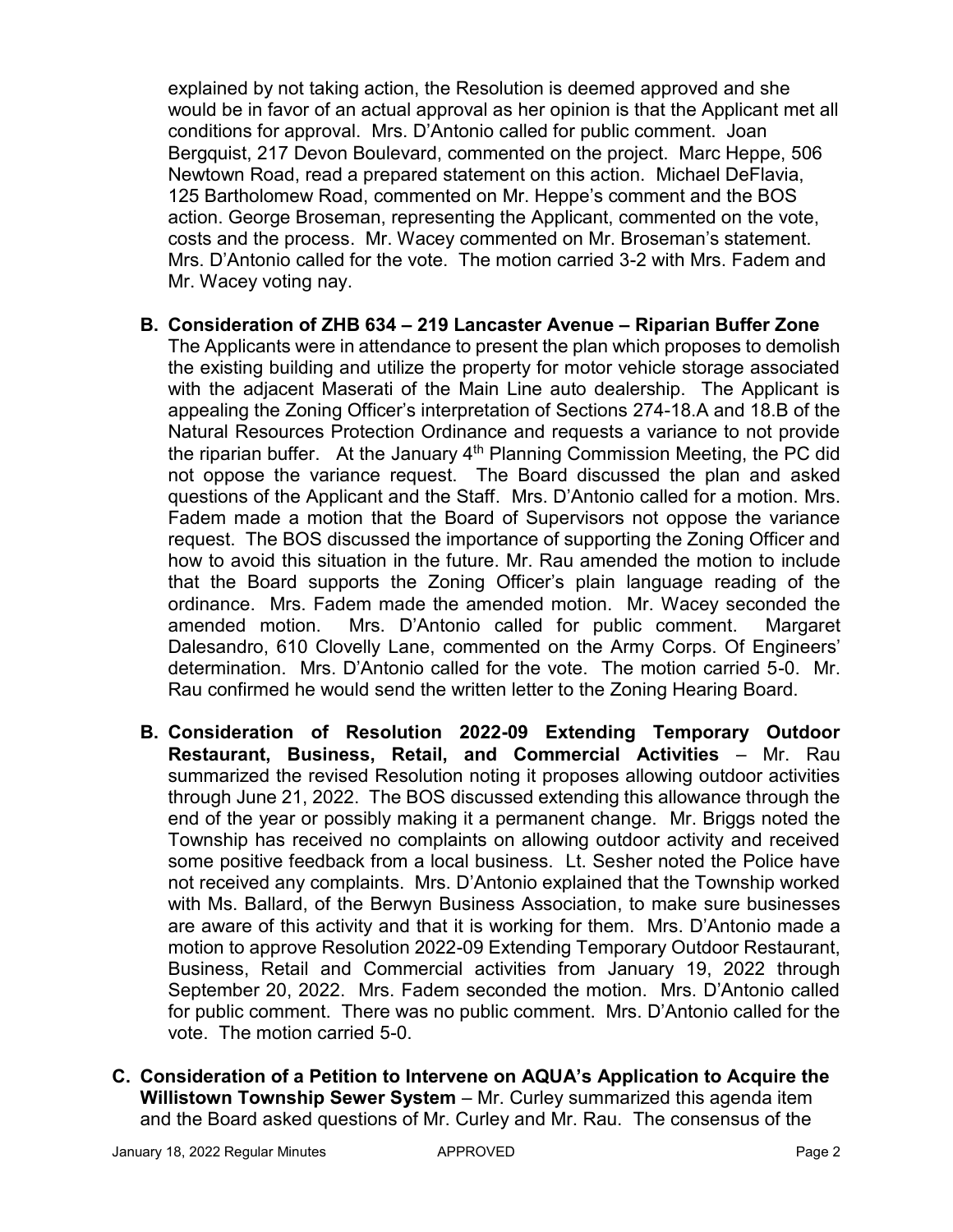Board is to table this item until the February 7, 2022 Board of Supervisors meeting. Mrs. D'Antonio called for public comment. There was no public comment.

# **5. Departmental Reports**

- **A.** Finance Mr. Briggs presented Interim Finance Director Bill Cloak's report and answered questions from the Board.
- **B.** Planning and Zoning Mr. Curley presented the report and answered questions from the Board. Additionally, he indicated the need to notify the landscape contractor (for grass cutting services) of notice to proceed with Contract Year 4 by January 31, 2022 and that unless the BOS objected, he would provide the appropriate notice to the contractor. There were no objections.
- **C.** Police Lt. Sesher presented the report and answered questions from the Board. Notable is their ongoing work with the US postal inspectors and Tredyffrin Township regarding the rash of check theft from public Post Office mailboxes, as well as resident mailboxes. Approximately 120 residents of Tredyffrin and Easttown have been affected. The Board confirmed with the Lieutenant that residents are being made aware of this activity.

### **6. Other Business**

- **A. Revisit Reducing Multifamily Building Density for the Village of Berwyn Zoning Districts** – Supervisor Unger brought this discussion to the Board to learn the process to reduce the density and to poll the members on their level of interest. Mr. Briggs outlined the process. The Board and staff discussed the current density numbers. Mr. Rau suggested a designated BOS member meet with the new Township Planner to begin the discussion. Mr. Unger will be that designee. Mr. Rau went through the process noting that any changes must go before the Township Planning Commission and the Chester County Planning Commission. The consensus of the Board is that they would like to head toward a lower density number and determined the first step would be to get input from Mr. Comitta, the Township's new Planning Consultant. Mrs. D'Antonio called for public comment. Joan Bergquist commented on the density issue and Tom Comitta. Michael DeFlavia commented on the density issue. Francine Danenhower, 552 Woodside Avenue, commented on the density issue and definition of Village Transitional. Joe Kohn, 240 Sugartown Road, commented on density.
- **B. Friends of Historic Waynesborough AQUA Grant Letter of Support Request –** Michelle Bradley, Friends of Historical Waynesborough President, summarized this grant opportunity to help fund a portion of the roof replacement to go along with the PHMC grant. The Board discussed the roof replacement and asked questions of Ms. Bradley. She noted their goal is to have the 30-year old roof replaced by the end of this calendar year. The consensus of the Board is that they support this grant application and Mr. Briggs will prepare the letter of support. Mrs. D'Antonio called for public comment. Michael DeFlavia commented on publicizing the need for funds.

### **7. Board of Supervisors Liaison and Work Group Reports**

**A.** Easttown Citizens Advisory Committee (ECAC) – Mr. Wacey summarized the last meeting where Tom McGurk was voted Chair and new member, Sarah Henry, is the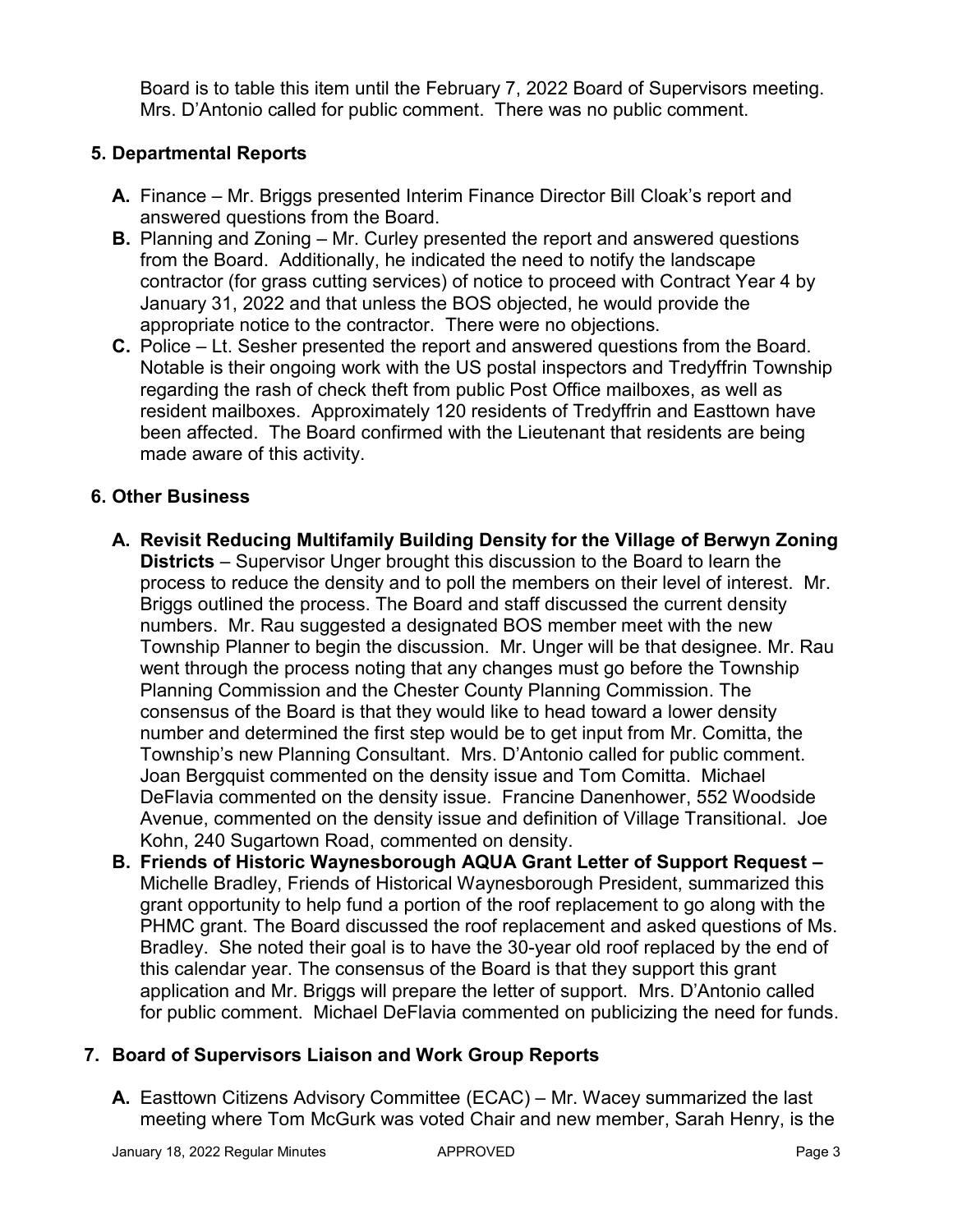recording secretary. ECAC discussed the HSA building study and the proposal to address the results of the study. They will bring the proposal to the February  $7<sup>th</sup>$ BOS meeting. ECAC will review Township fees as one of their projects.

- **B.** Easttown Municipal Authority (EMA) Mrs. D'Antonio summarized that the EMA met on Tuesday, January  $11<sup>th</sup>$  and discussed the meter study and the potential Willistown Sewer sale.
- **C.** Historical Commission (HC) Mrs. D'Antonio reported that the HC met on January 12<sup>th</sup>. Bill Friedrich continues as Chair and Cheryl Harper as Vice Chair. They discussed several plans brought to them by a property developer who requested the HC's review. One of their 2022 goals is to update the Historical Resources map and get that update into the Comprehensive Plan. The HC is working on articles and lecture series to inform residents on how to access information and to get people more involved.
- **D.** Planning Commission (PC) Mrs. Fadem reported on the PC's Feb. 4<sup>th</sup> meeting. Ann Rothman is the new Chair and Nik Kharva is the Vice Chair. The PC reviewed two ZHB applications, one of which was on tonight's agenda.
- **E.** Environmental Advisory Council (EAC) Mr. Wacey reported that the EAC, at their December 23<sup>rd</sup> meeting, discussed the plastic bag ban and associated survey, providing bags to merchants, and securing grants. Their first joint newsletter with Tredyffrin is targeted for February. The Darby Creek Cleanup is scheduled for April 13<sup>th</sup>. They also discussed the Mother Earth composting program. Michael DeFlavia commented on the Village and asked about the plastic bag project.
- **F.** Police Department (PD) Mr. Wacey summarized the January 5th meeting with the PD. The Department has been hit hard by COVID. They are waiting on parts for the first new car and are going to order the next new car. They are still one car down. Employee reviews have started.

# **8. Announcements**

Mrs. D'Antonio read the following announcements:

The following meetings are scheduled and will be held in the Township meeting room with an option to attend the meeting virtually. Please visit the Township website at [www.easttown.org](http://www.easttown.org/) to find information on how to view and participate in each of the meetings and for up to date information on all Township activities.

- **Parks and Recreation Board, January 19th at 7:00 PM**
- **Zoning Hearing Board, January 20th at 7:00 PM**
- **Policy Committee, January 24th at 6:30 PM is canceled**
- **Library Board of Trustees, January 26th at 7:00 PM at the Easttown Library**
- **Environmental Advisory Council, January 27th at 7:00 PM**
- **Planning Commission, February 1st at 7:00 PM preceded by a Workshop Meeting beginning at 6:30 PM**
- **Introduction to the Darby Creek Headwaters Community Monitoring Program, February 3rd at 7:00 PM at the Easttown Library and on Zoom**
- **Board of Supervisors Meeting, February 7th at 7:00 PM**